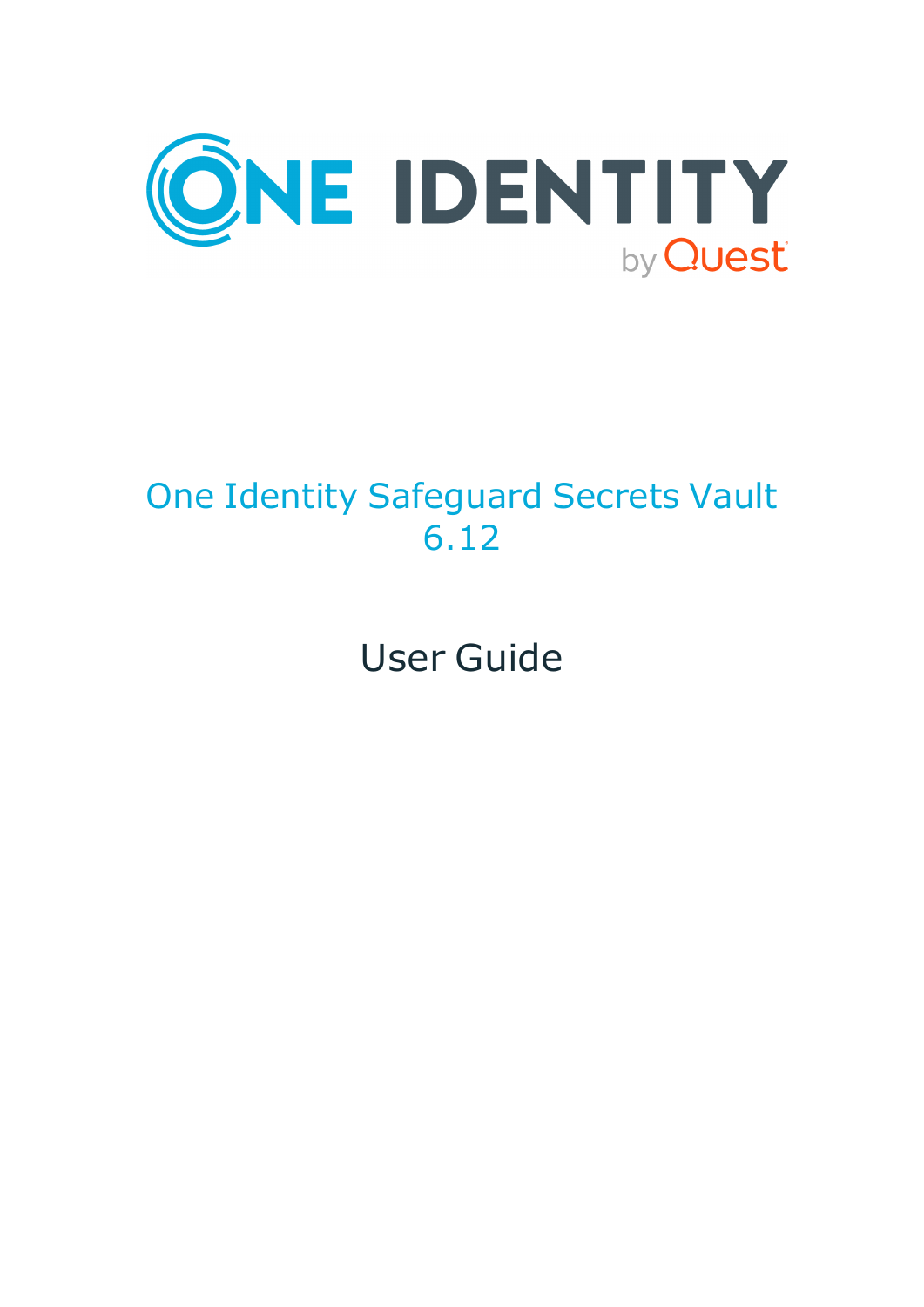#### **Copyright 2021 One Identity LLC.**

#### **ALL RIGHTS RESERVED.**

This guide contains proprietary information protected by copyright. The software described in this guide is furnished under a software license or nondisclosure agreement. This software may be used or copied only in accordance with the terms of the applicable agreement. No part of this guide may be reproduced or transmitted in any form or by any means, electronic or mechanical, including photocopying and recording for any purpose other than the purchaser's personal use without the written permission of One Identity LLC .

The information in this document is provided in connection with One Identity products. No license, express or implied, by estoppel or otherwise, to any intellectual property right is granted by this document or in connection with the sale of One Identity LLC products. EXCEPT AS SET FORTH IN THE TERMS AND CONDITIONS AS SPECIFIED IN THE LICENSE AGREEMENT FOR THIS PRODUCT, ONE IDENTITY ASSUMES NO LIABILITY WHATSOEVER AND DISCLAIMS ANY EXPRESS, IMPLIED OR STATUTORY WARRANTY RELATING TO ITS PRODUCTS INCLUDING, BUT NOT LIMITED TO, THE IMPLIED WARRANTY OF MERCHANTABILITY, FITNESS FOR A PARTICULAR PURPOSE, OR NON-INFRINGEMENT. IN NO EVENT SHALL ONE IDENTITY BE LIABLE FOR ANY DIRECT, INDIRECT, CONSEQUENTIAL, PUNITIVE, SPECIAL OR INCIDENTAL DAMAGES (INCLUDING, WITHOUT LIMITATION, DAMAGES FOR LOSS OF PROFITS, BUSINESS INTERRUPTION OR LOSS OF INFORMATION) ARISING OUT OF THE USE OR INABILITY TO USE THIS DOCUMENT, EVEN IF ONE IDENTITY HAS BEEN ADVISED OF THE POSSIBILITY OF SUCH DAMAGES. One Identity makes no representations or warranties with respect to the accuracy or completeness of the contents of this document and reserves the right to make changes to specifications and product descriptions at any time without notice. One Identity does not make any commitment to update the information contained in this document.

If you have any questions regarding your potential use of this material, contact:

One Identity LLC. Attn: LEGAL Dept 4 Polaris Way Aliso Viejo, CA 92656

Refer to our Web site [\(http://www.OneIdentity.com](http://www.oneidentity.com/)) for regional and international office information.

#### **Patents**

One Identity is proud of our advanced technology. Patents and pending patents may apply to this product. For the most current information about applicable patents for this product, please visit our website at [http://www.OneIdentity.com/legal/patents.aspx.](http://www.oneidentity.com/legal/patents.aspx)

#### **Trademarks**

One Identity and the One Identity logo are trademarks and registered trademarks of One Identity LLC. in the U.S.A. and other countries. For a complete list of One Identity trademarks, please visit our website at [www.OneIdentity.com/legal](http://www.oneidentity.com/legal). All other trademarks are the property of their respective owners.

#### **Legend**

**WARNING: A WARNING icon highlights a potential risk of bodily injury or property** œ **damage, for which industry-standard safety precautions are advised. This icon is often associated with electrical hazards related to hardware.**

**CAUTION: A CAUTION icon indicates potential damage to hardware or loss of data if instructions are not followed.**

Secrets Broker Vault User Guide Updated - 06 December 2021, 12:26 Version - 6.12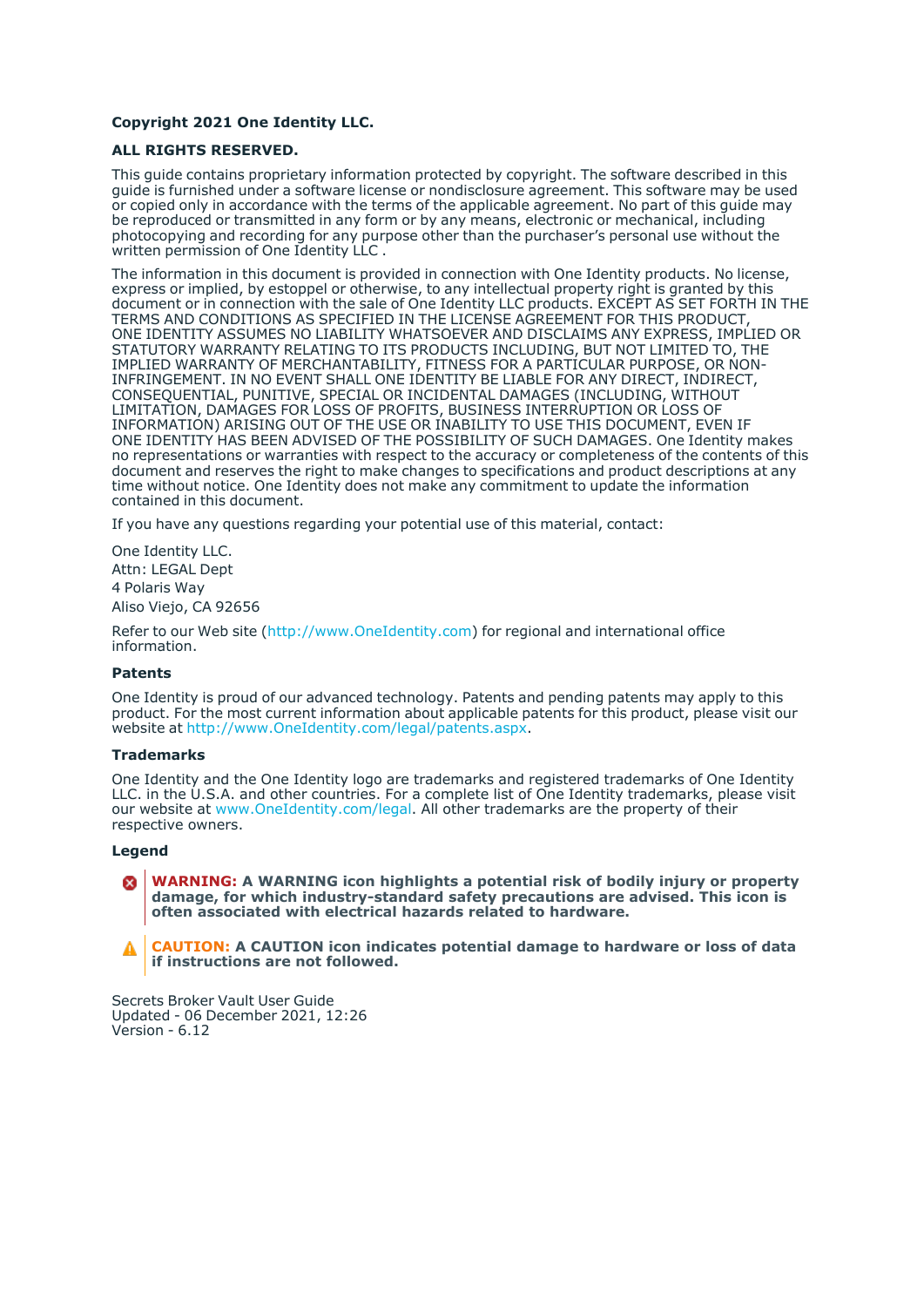## **Contents**

| Deploying the Secrets Broker Vault <b>[19] Department Constructs</b> 6             |  |
|------------------------------------------------------------------------------------|--|
|                                                                                    |  |
| Installing and using the Vault CLI tool on Windows or Linux clients  8             |  |
| Getting the vault root token from the connected Safeguard for Privileged Passwords |  |
| Enabling and configuring the Username/Password authentication method  10           |  |
| Enabling a new secrets engine in the embedded Secrets Broker Vault  13             |  |
|                                                                                    |  |
|                                                                                    |  |
|                                                                                    |  |
|                                                                                    |  |
|                                                                                    |  |

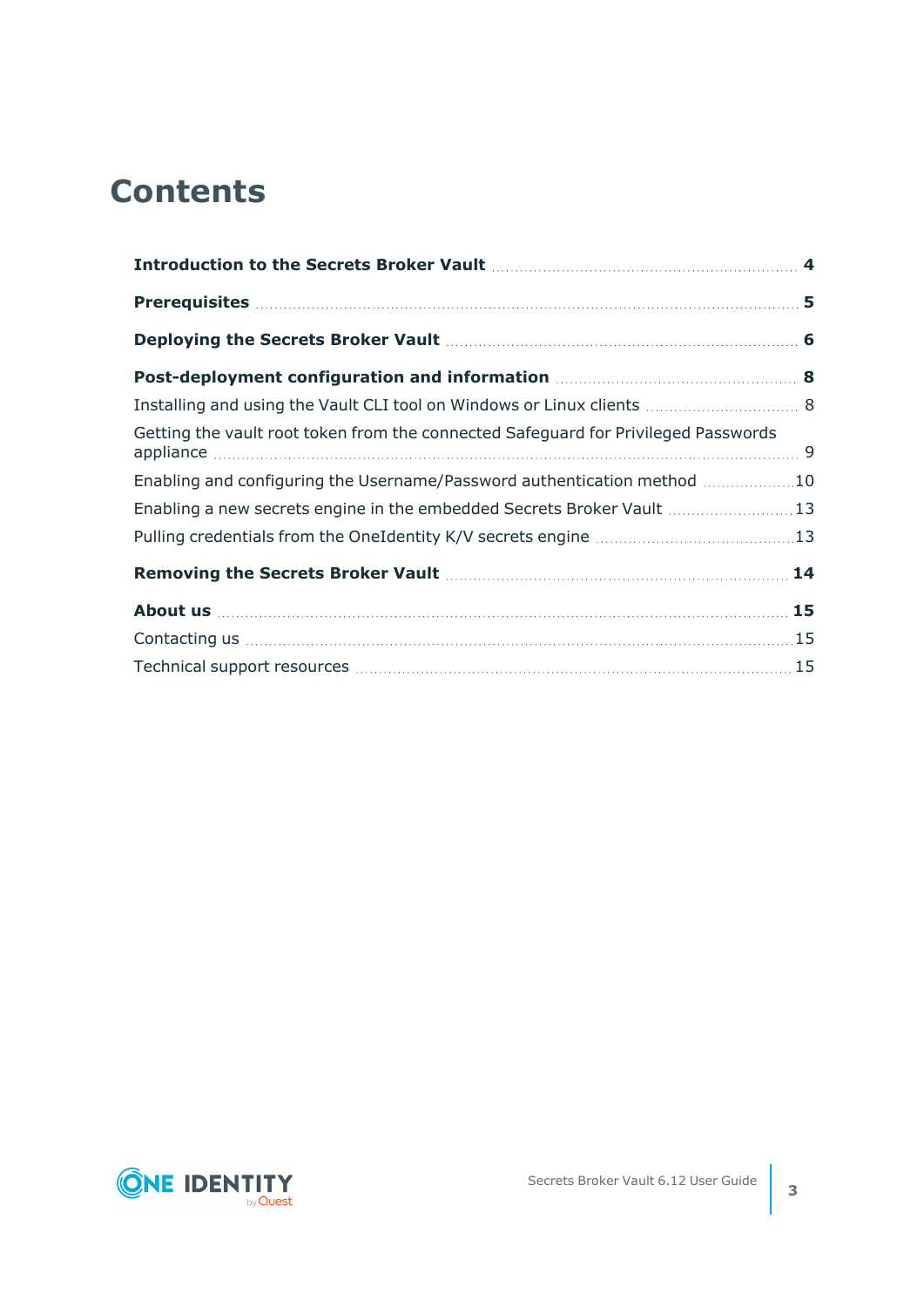## <span id="page-3-0"></span>**Introduction to the Secrets Broker Vault**

The Secrets Broker Vault add-on converts the open source Secrets Broker product into a Secrets Broker Vault which includes a built-in vault and is capable of storing and forwarding credentials using all of the Hashicorp Vault commandline tools. It will also support all of the Hashicorp REST APIs. For information on the open source Secrets Broker product plus initial installation and configuration information required for Secrets Broker Vault, see [Secrets](https://github.com/OneIdentity/SafeguardDevOpsService) Broker open source project site.

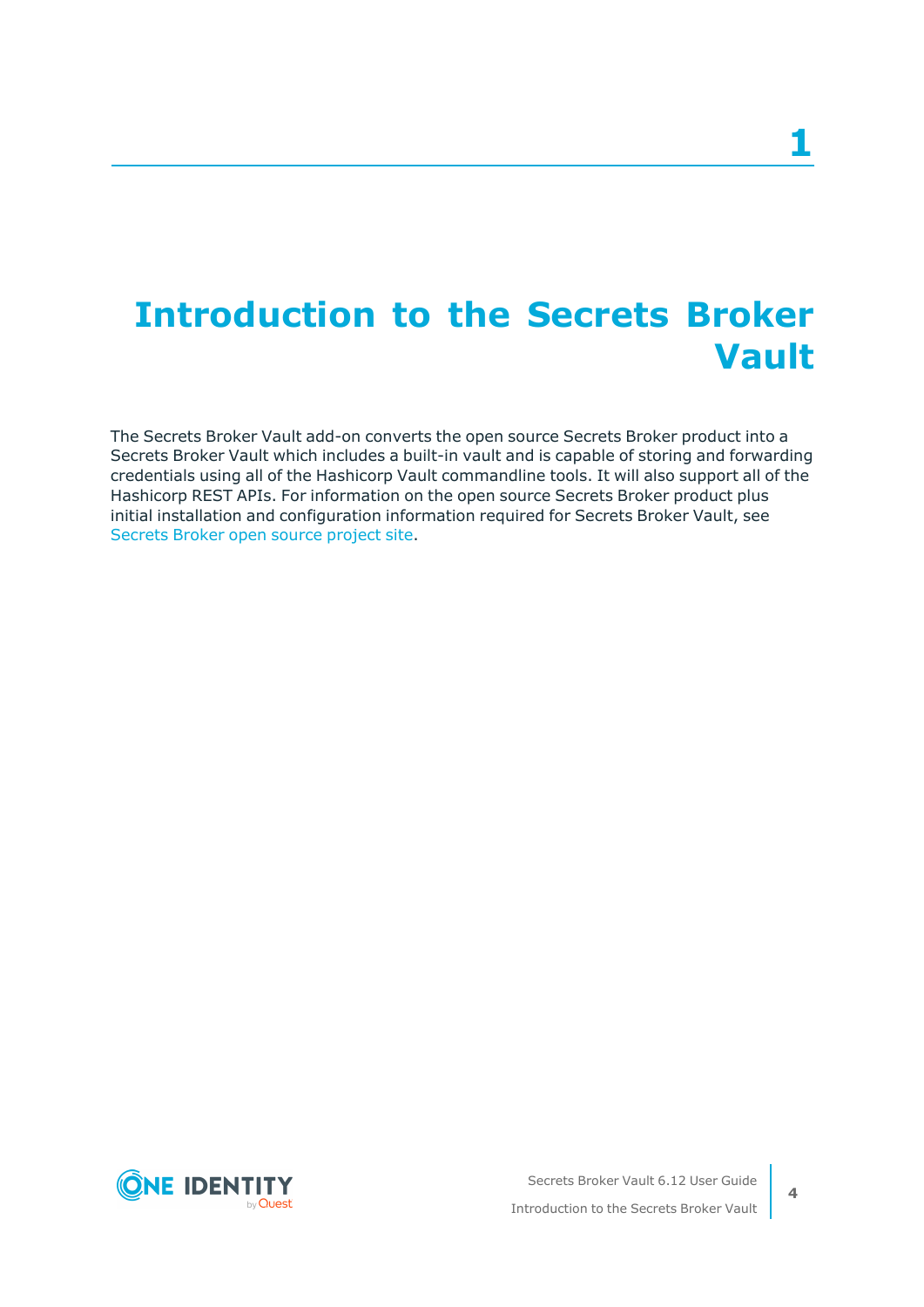## **Prerequisites**

<span id="page-4-0"></span>While deploying the Secrets Broker Service does not require any prior configuration to the Safeguard for Privileged Passwords Appliance, deploying the Secrets Broker Vault Add-on requires some preconfiguration. The following outlines the configuration that must be on the Secrets Broker Service as well as the corresponding Safeguard for Privileged Passwords appliance.

The following are required prior to installing the Secrets Broker Vault:

- 1. Download and install the Safeguard Secrets Broker for DevOps 6.12 or higher from the [Secrets](https://github.com/OneIdentity/SafeguardDevOpsService) Broker open source project site.
- 2. Follow all of the Secrets Broker installation and configuration instructions on the [Secrets](https://github.com/OneIdentity/SafeguardDevOpsService) Broker open source project site.
- 3. Configure the Secrets Broker Service using the web interface:
	- Specify the Safeguard for Privileged Passwords appliance that will be connected to the Secrets Broker Service.
	- Create a new client certificate from a CSR or upload a new client certificate.
	- Import the trusted certificates from the connected Safeguard for Privileged Passwords appliance.
- 4. Purchase and install the Secrets Broker Vault add-on license. Since the Secrets Broker Vault Add-on is an add-on product, it requires an additional license that must be added to the Safeguard for Privileged Passwords appliance that the Secrets Broker Vault has been connected to.

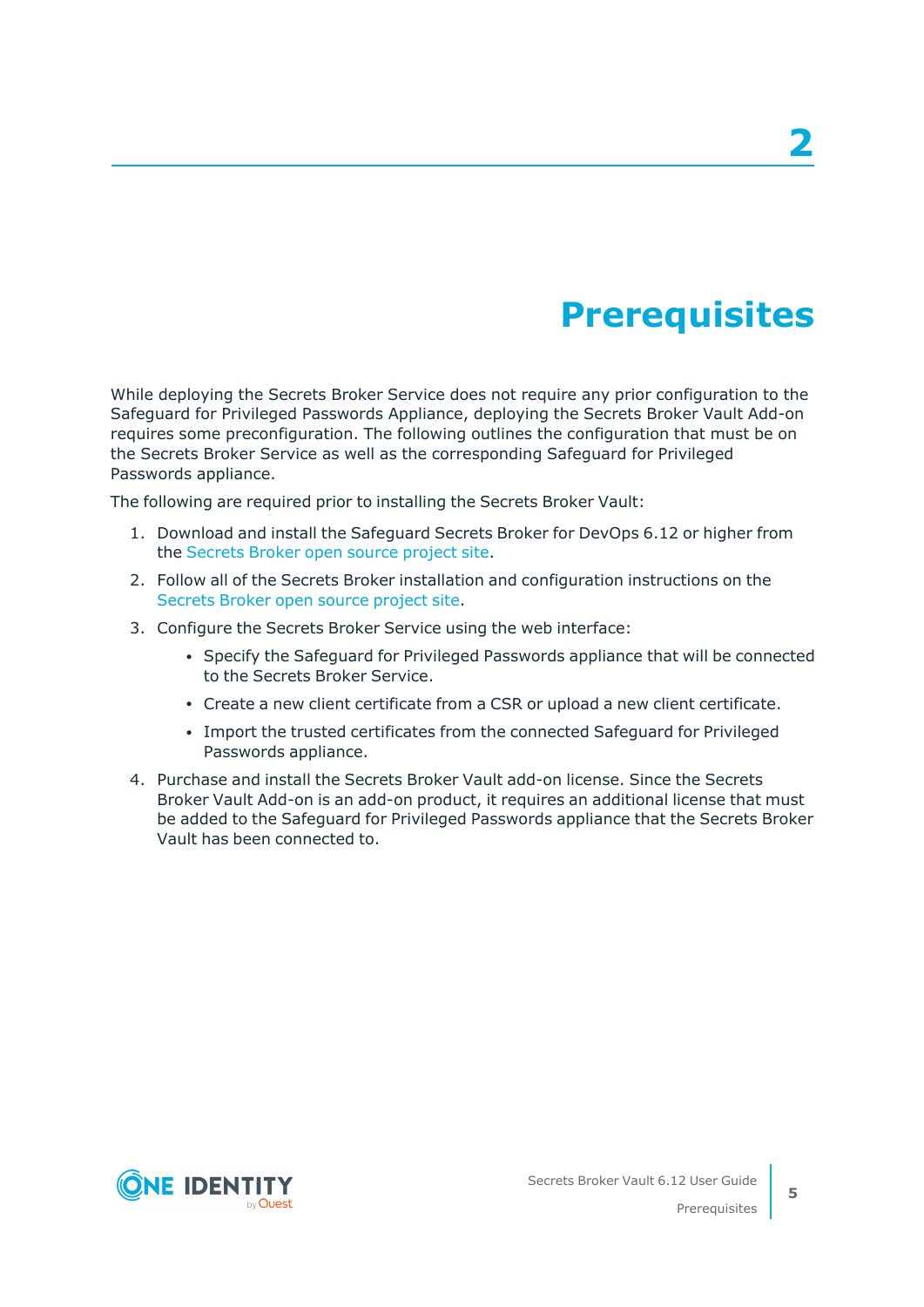# <span id="page-5-0"></span>**Deploying the Secrets Broker Vault**

Once the [Prerequisites](#page-4-0) have been completed, the Secrets Broker Vault Add-on is ready to be installed on the Secrets Broker Service. By uploading the Secrets Broker Vault Add-on to the Secrets Broker Service, the add-on will automatically convert the Secrets Broker Service into a Secrets Broker Vault.

Deploying the add-on module does not disable any of the existing Secrets Broker Service functionality. The Secrets Broker Vault Add-on is completely additive. Deploying the addon takes all of the current Secrets Broker functionality and adds an embedded vault that is capable of storing credentials that have been pushed from the Safeguard for Privileged Passwords appliance. These credentials can then be accessed using the existing Hashicorp Vault command line tools. The embedded vault can also be configured with additional functionality in the same way that any other Hashicorp Vault can be modified, such as new secrets engines and authentication methods.

### *To deploy the Secrets Broker Vault add-on*

- 1. As stated in the [Prerequisites,](#page-4-0) follow all installation and configuration instructions on the [Secrets](https://github.com/OneIdentity/SafeguardDevOpsService) Broker open source project site.
- 2. Once the open source Secrets Broker service has been installed and configured, use the **Upload** button in the **Add-ons** section to upload the .sbao file you received from One Identity upon purchasing the add-on. Secrets Broker Vault will validate the license and validate that the add-on .sbao file is valid. If a valid Secrets Broker Vault Add-on license has not been installed on the connected Safeguard for Privileged Passwords, the upload button will not be available

The Secrets Broker Vault add-on .sbao file will automatically convert the open source Secrets Broker service into a Secrets Broker Vault which includes a built-in vault and is capable of storing and forwarding credentials using all of the Hashicorp Vault commandline tools. It will also support all of the Hashicorp REST APIs.

- 3. Once fully deployed, the Secrets Broker Vault requires that the user open the Secrets Broker Vault settings page and finish the configuration.
	- a. Click the **Secrets Broker Vault** button in the **Add-ons** section.
	- b. In the **Add-on Settings** dialog, click the **Configuring Add-on** button to complete the configuration.

Once that is done, the settings page should show that the Secrets Broker Vault add-on is healthy and that it is a valid One Identity add-on.

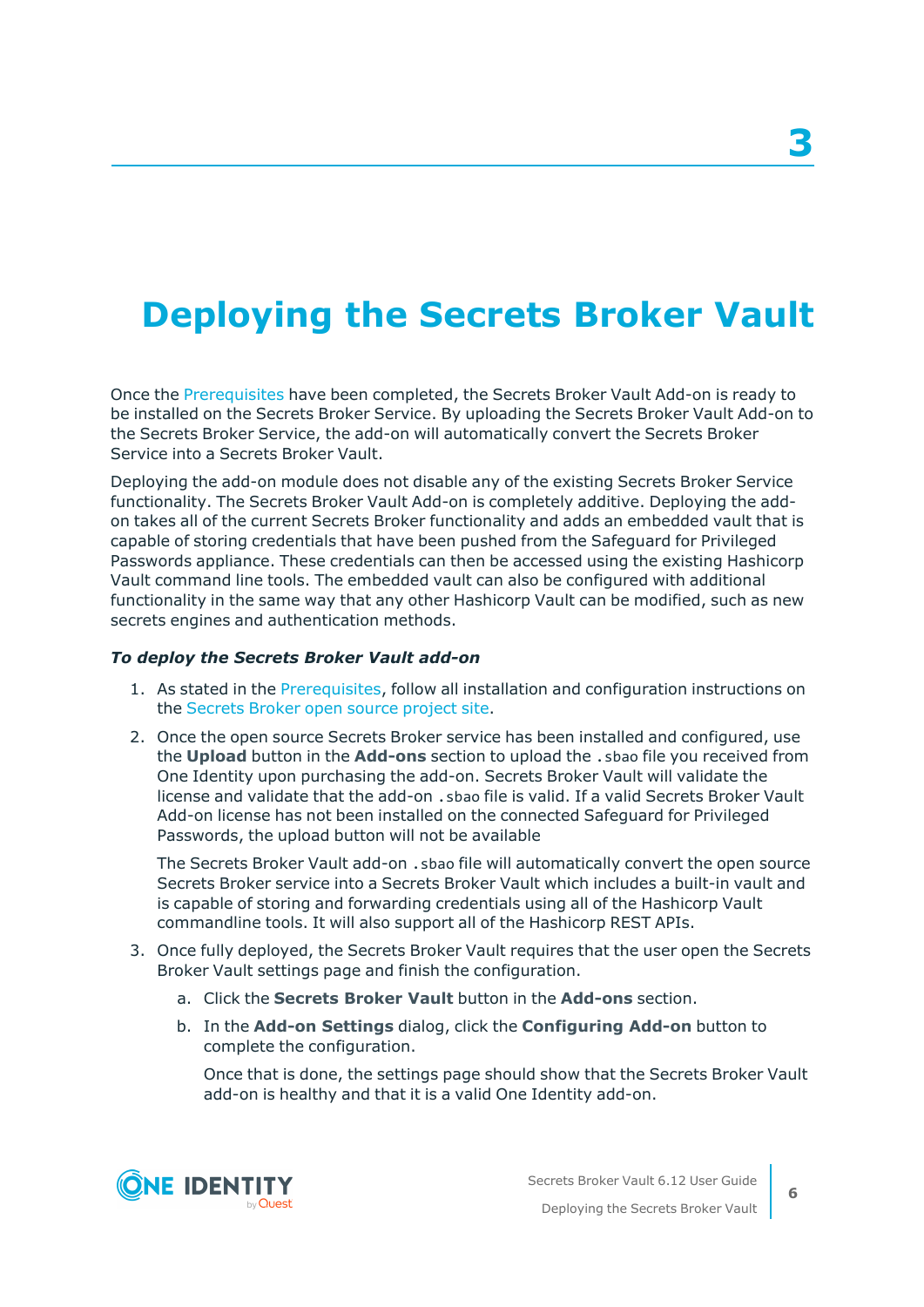- c. Enter the Secrets Broker Vault Plugin setup page by clicking on the **Manage Accounts** button on the plugin tile.
- d. Click on the **Test Configuration** button to test the configuration of the plugin.

At this point the Secrets Broker instance should have been converted to a Secrets Broker Vault with the following in place:

- Open Source Secrets Broker service running.
- Embedded vault running alongside the Secrets Broker service.
	- Configured with a One Identity policy.
	- Configured with a One Identity Key/Value secrets engine.
- <sup>l</sup> Embedded web proxy listening to port 443 and forwarding requests to the Secrets Broker service or the embedded vault.
- Secrets Broker Vault plugin configured to push credentials to the embedded vault.
- The connected Safeguard for Privileged Passwords appliance should have been updated with the following:
	- A new Other type asset that corresponds to the Secrets Broker instance.
	- <sup>l</sup> 5 vault accounts with associated credentials. 1 root account and 4 unseal shards.
	- A new dynamic account group that corresponds to the Secrets Broker instance and contains all of the vault accounts.

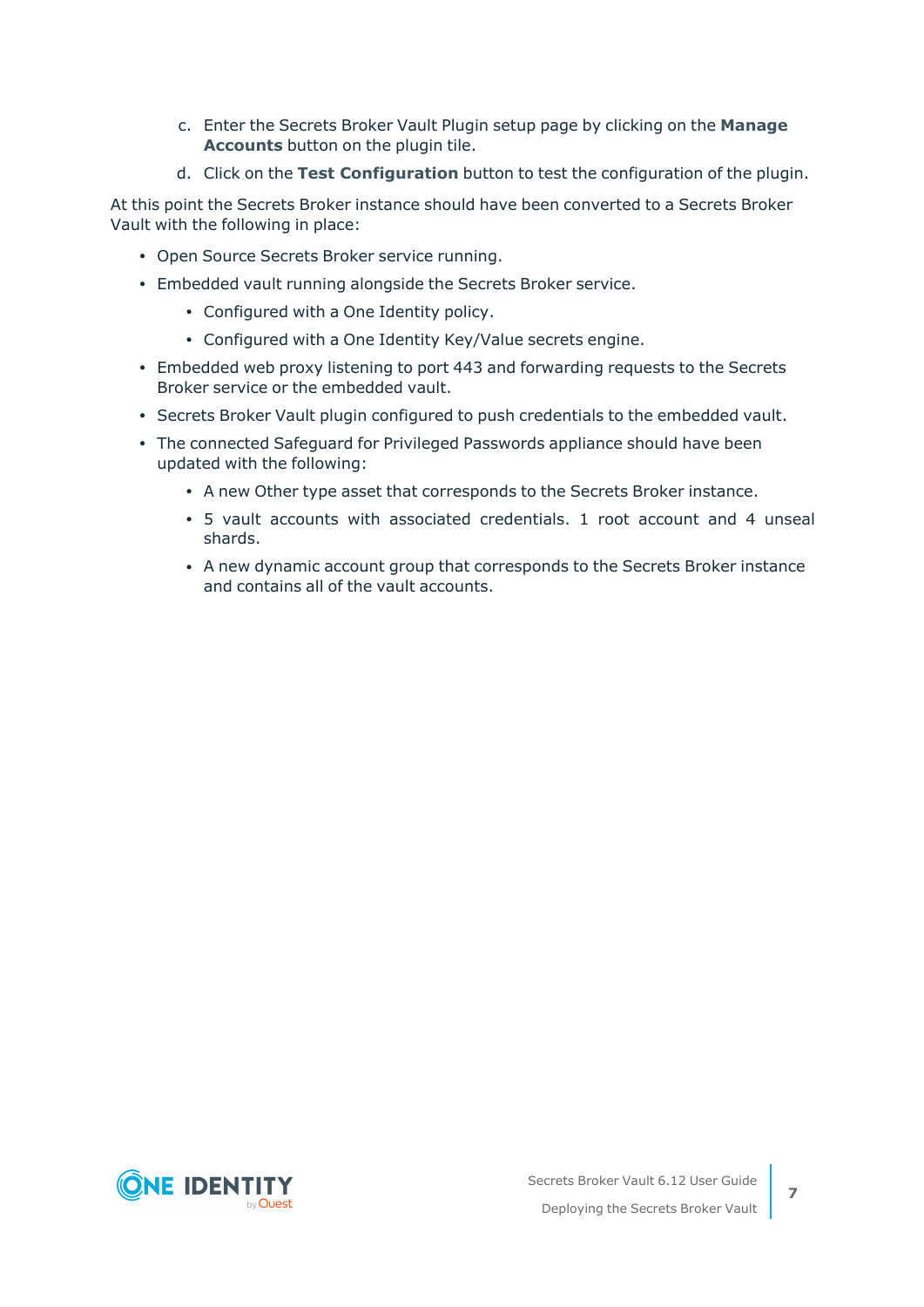# <span id="page-7-0"></span>**Post-deployment configuration and information**

Once you have completed [Deploying](#page-5-0) the Secrets Broker Vault, the following configuration is available:

- [Installing](#page-7-1) and using the Vault CLI tool on Windows or Linux clients
- Getting the vault root token from the connected [Safeguard](#page-8-0) for Privileged [Passwords](#page-8-0) appliance
- <sup>l</sup> Enabling and configuring the [Username/Password](#page-9-0) authentication method
- <sup>l</sup> Enabling a new secrets engine in the [embedded](#page-12-0) Secrets Broker Vault
- Pulling credentials from the [OneIdentity](#page-12-1) K/V secrets engine

## <span id="page-7-1"></span>**Installing and using the Vault CLI tool on Windows or Linux clients**

The Secrets Broker Vault is fully compatible with the Hashicorp vault CLI and can be further configured and accessed using this CLI. By default, the embedded vault has been configured with the K/V secrets engine and a policy which allows the Secrets Broker service to push account credentials into a OneIdentity secrets store. For additional information about how to install and use the Hashicorp vault CLI, see Vault [Commands](https://www.vaultproject.io/docs/commands) (CLI).

### *Connecting to the embedded vault*

1. Set the following environment variable:

VAULT\_ADDR=https://<SecretsBroker Address>

- 2. Only one of the following variables can be selected:
	- a. If selected, the following variable can be set to specify the SSL certificate using the method outlined in Vault [Commands](https://www.vaultproject.io/docs/commands) (CLI):

VAULT\_CACERT=<PEM encoded certificate file>



**8**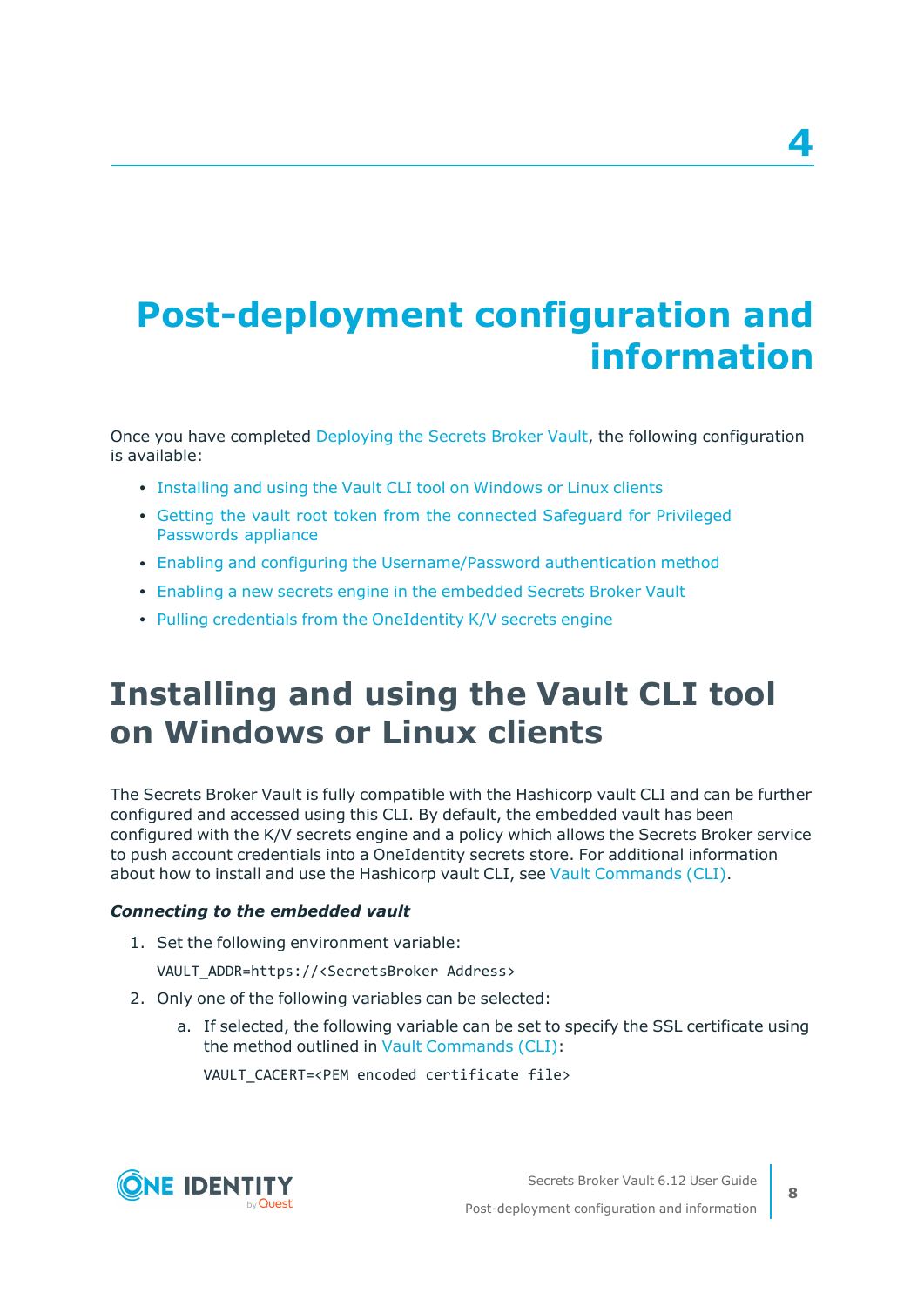b. If selected, the following variable can be set to specify the SSL certificate using the method outlined in Vault [Commands](https://www.vaultproject.io/docs/commands) (CLI):

VAULT CAPATH=<Directory containing PEM encoded certificates>

- c. If selected, the following variable will bypass SSL certificate validation entirely: VAULT\_SKIP\_VERIFY=true
- 3. Log in to the embedded Secrets Broker Vault. For more information, see [Login.](https://www.vaultproject.io/docs/commands/login)
- 4. The CLI will prompt for the root token. To connect to the embedded vault using the Hashicorp vault CLI, the root token needs to be fetched from Safeguard for Privileged Passwords. This token was stored in Safeguard for Privileged Passwords during the deployment of the Secrets Broker Vault Add-on. For more information, see Getting the vault root token from the connected [Safeguard](#page-8-0) for Privileged [Passwords](#page-8-0) appliance.

### <span id="page-8-0"></span>**Getting the vault root token from the connected Safeguard for Privileged Passwords appliance**

During the deployment of the Secrets Broker Vault Add-on, the add-on automatically deploys and configures an embedded vault which is capable of storing specific account information and credentials that are pushed from the connected Safeguard for Privileged Passwords appliance. During the configuration of the embedded vault, the root token and unseal shards are automatically added to the Safeguard for Privileged Passwords appliance as new accounts and an account group is created that contains these accounts. The account group can be used to create an access policy and subsequent access request to retrieve the root token so that the embedded vault can be further configured by an administrator.

NOTE: For more information on the Safeguard for Privileged Passwords settings and pages mentioned in the following instructions, see the *Safeguard for Privileged Passwords Administration Guide*.

- 1. Retrieve the embedded vault root token:
	- a. Open the Safeguard for Privileged Passwords appliance web interface by going to https://<spp-address>.
	- b. Navigate to **Security Policy Management** | **Entitlements**.
	- c. Create a new entitlement for accessing the Secrets Broker Vault accounts.
	- d. On the **Access Request Policies** tab within the new Secrets Broker Vault entitlement, add a new Access Request Policy that includes the following settings:

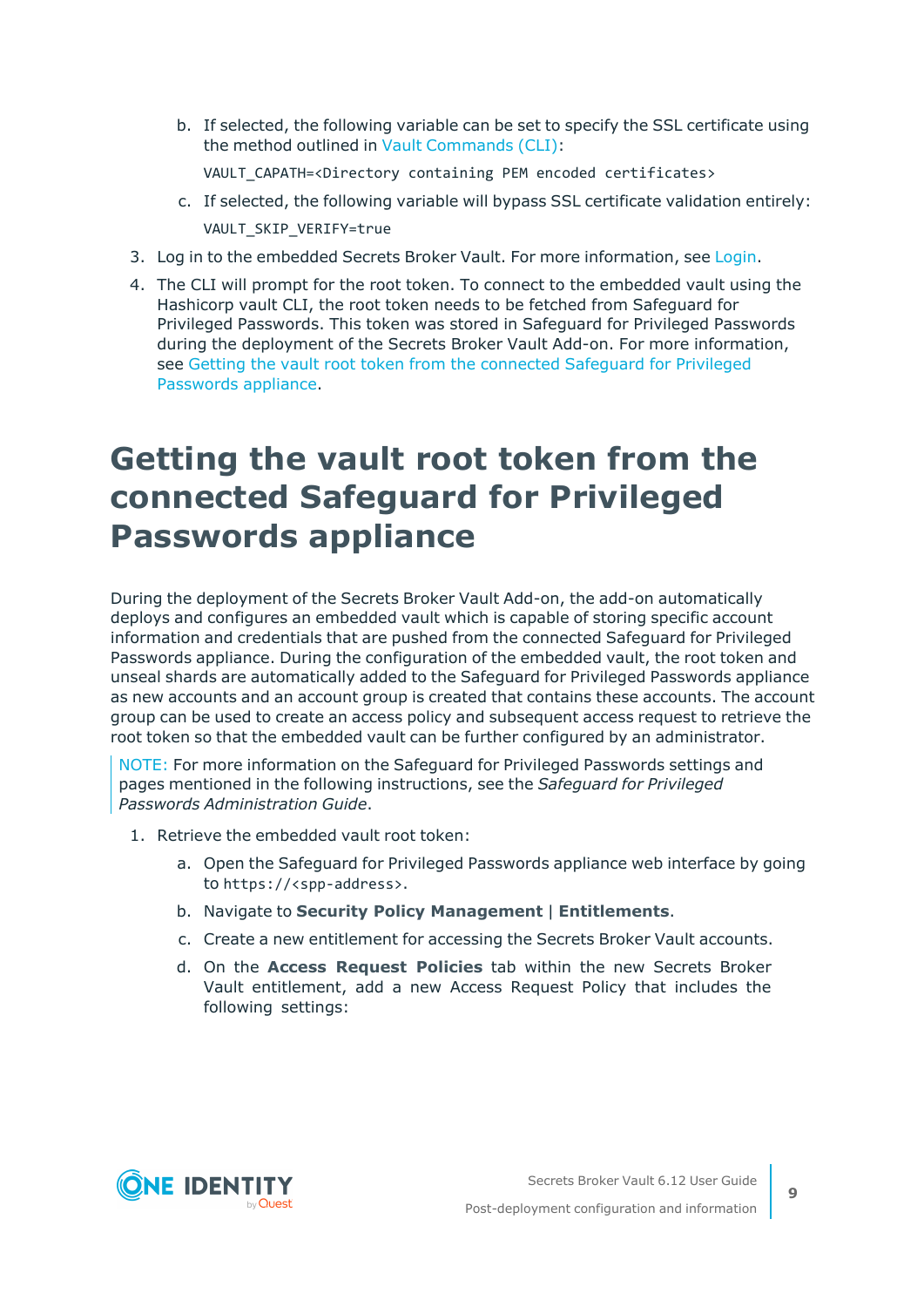- i. On the **General** tab, ensure the policy type is set to **Credential** and the credential type is set to **Password**.
- ii. On the **Security** tab, ensure **Change Password After Check-in** is set to **False**.
	- **CAUTION: If Change Password After Check-in is not set to False, then the tokens will be lost since they cannot be changed.**
- iii. On the **Scope** tab, add the new Secrets Broker account group that corresponds to the Secrets Broker instance where the Secrets Broker Vault Add-on was deployed.
- e. On the **Users** tab of the new Secrets Broker Vault entitlement, add the Safeguard for Privileged Passwords user(s) that should have access to the Secrets Broker Vault root token.
- 2. Navigate back to the main Safeguard for Privileged Passwords page and select **Access Requests** | **My Requests**.
- 3. Create a new access request to fetch the root token that corresponds to the Secrets Broker Vault instance.
- <span id="page-9-0"></span>4. Fetch the root token and copy it to the clipboard.

## **Enabling and configuring the Username/Password authentication method**

By default, the deployment of the Secrets Broker Vault Add-on automatically configures the vault by enabling the Key/Value secrets engine, but it doesn't enable any additional authentication methods. When the Secrets Broker Vault plugin is configured with Safeguard for Privileged Passwords accounts, the corresponding credentials are pushed to the vault K/V secrets engine. The Hashicorp vault CLI can be used to pull the secrets from the K/V secrets engine by simply logging in using the root token, or the vault can be configured with the Username/Password authentication method which will allow users to be added to access and manage the embedded vault.

### *To enable the Username/Password authentication method*

- 1. Log into the vault using the root token that is stored in Safeguard for Privileged Passwords. For more information, see [Getting](#page-8-0) the vault root token from the connected Safeguard for Privileged [Passwords](#page-8-0) appliance.
- 2. Use the following command to enable the Username/Password authentication method. For more information, see Userpass Auth Method: [Configuration.](https://www.vaultproject.io/docs/auth/userpass#configuration)

vault auth enable userpass

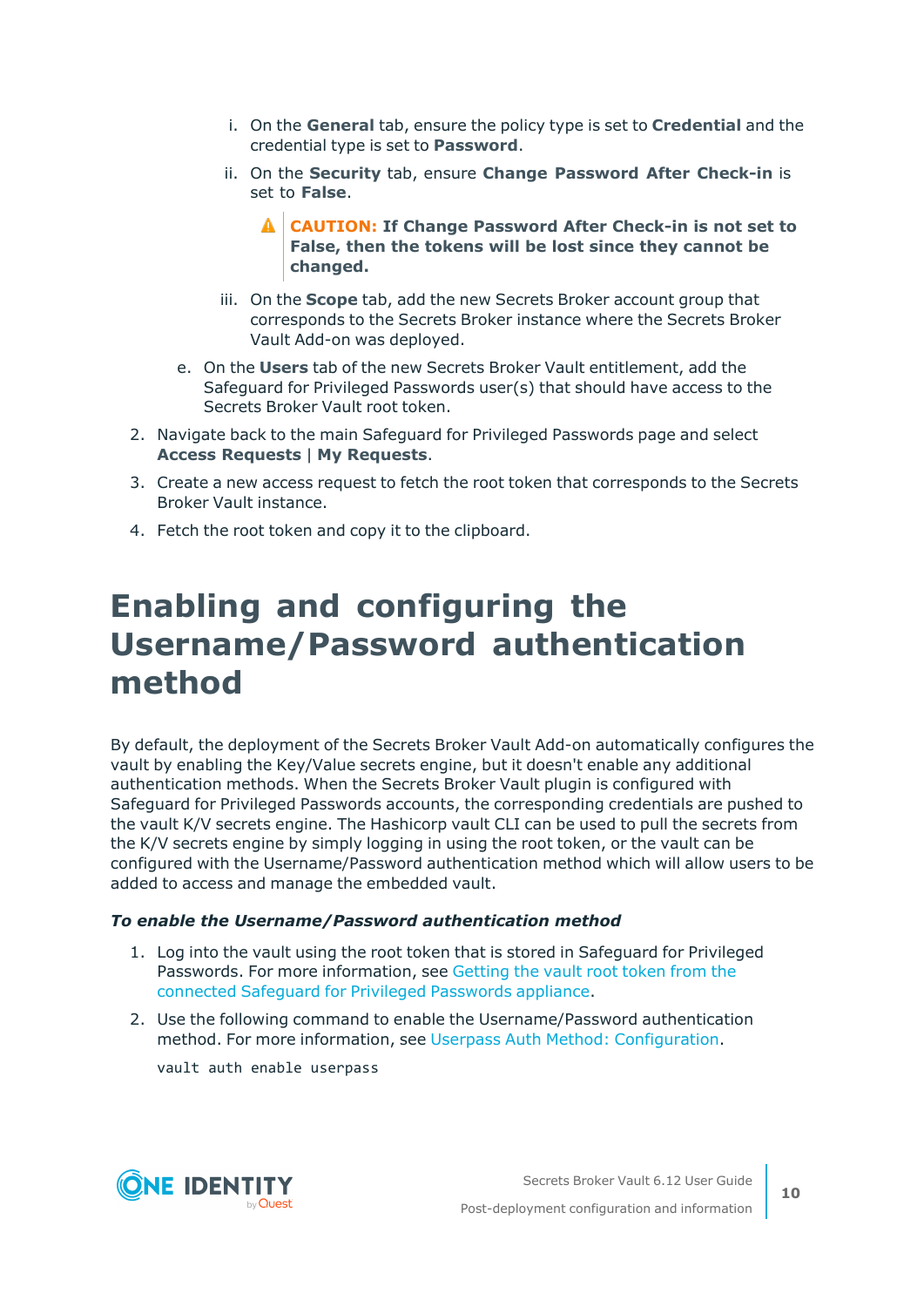3. Create a new admin policy. This is done using the following command which adds the policy that is contained in the .hcl file to the vault policies. For more information, see [Policy.](https://www.vaultproject.io/docs/commands/policy#policy)

vault policy write adminpolicy "<path to file>/admin-policy.hcl

```
Example .hcl file
# Read system health check
path "sys/health"
{
capabilities = ["read", "sudo"]
}
# Create and manage ACL policies broadly across Vault
# List existing policies
path "sys/policies/acl"
{
capabilities = ["list"]
}
# Create and manage ACL policies
path "sys/policies/acl/*"
{
capabilities = ["create", "read", "update", "delete", "list", "sudo"]
}
# Enable and manage authentication methods broadly across Vault
# Manage auth methods broadly across Vault
path "auth/*"
{
capabilities = ["create", "read", "update", "delete", "list", "sudo"]
}
# Create, update, and delete auth methods
path "sys/auth/*"
{
capabilities = ["create", "update", "delete", "sudo"]
```
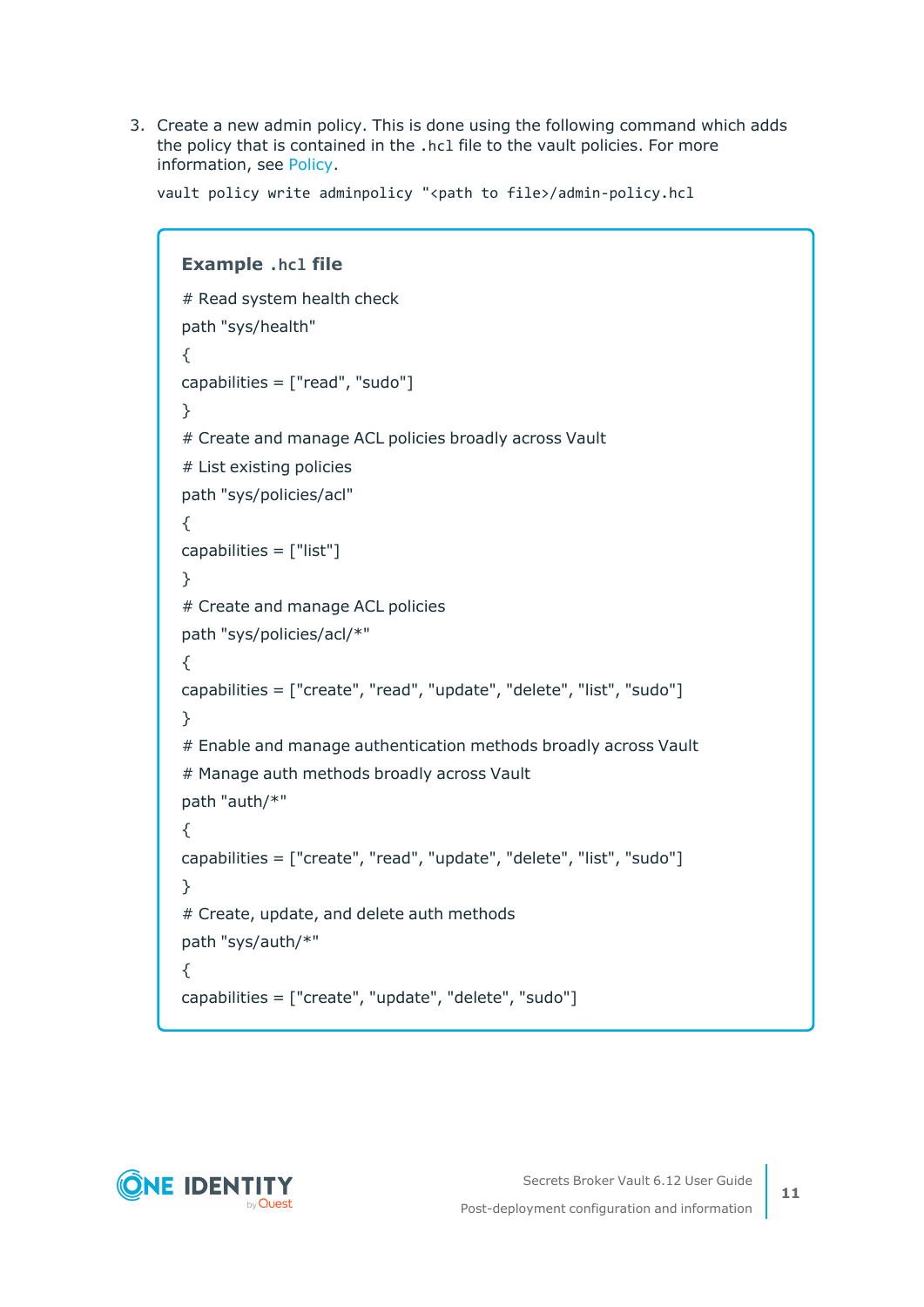```
}
# List auth methods
path "sys/auth"
{
capabilities = ["read"]
}
# Enable and manage the key/value secrets engine at `secret/` path
# List, create, update, and delete key/value secrets
path "secret/*"
{
capabilities = ["create", "read", "update", "delete", "list", "sudo"]
}
# Manage secrets engines
path "sys/mounts/*"
{
capabilities = ["create", "read", "update", "delete", "list", "sudo"]
}
# List existing secrets engines.
path "sys/mounts"
{
capabilities = ["read"]
}
```
4. Create a new user/password and assign policies. This is done using the following CLI command which adds a new user to the user database that is enabled with the policies that correspond to adminpolicy and oneidentity policy. For more information, see [Auth](https://www.vaultproject.io/docs/commands/auth#auth).

vault write auth/userpass/users/<username> password=<password> policies=adminpolicy,oneidentity



**12**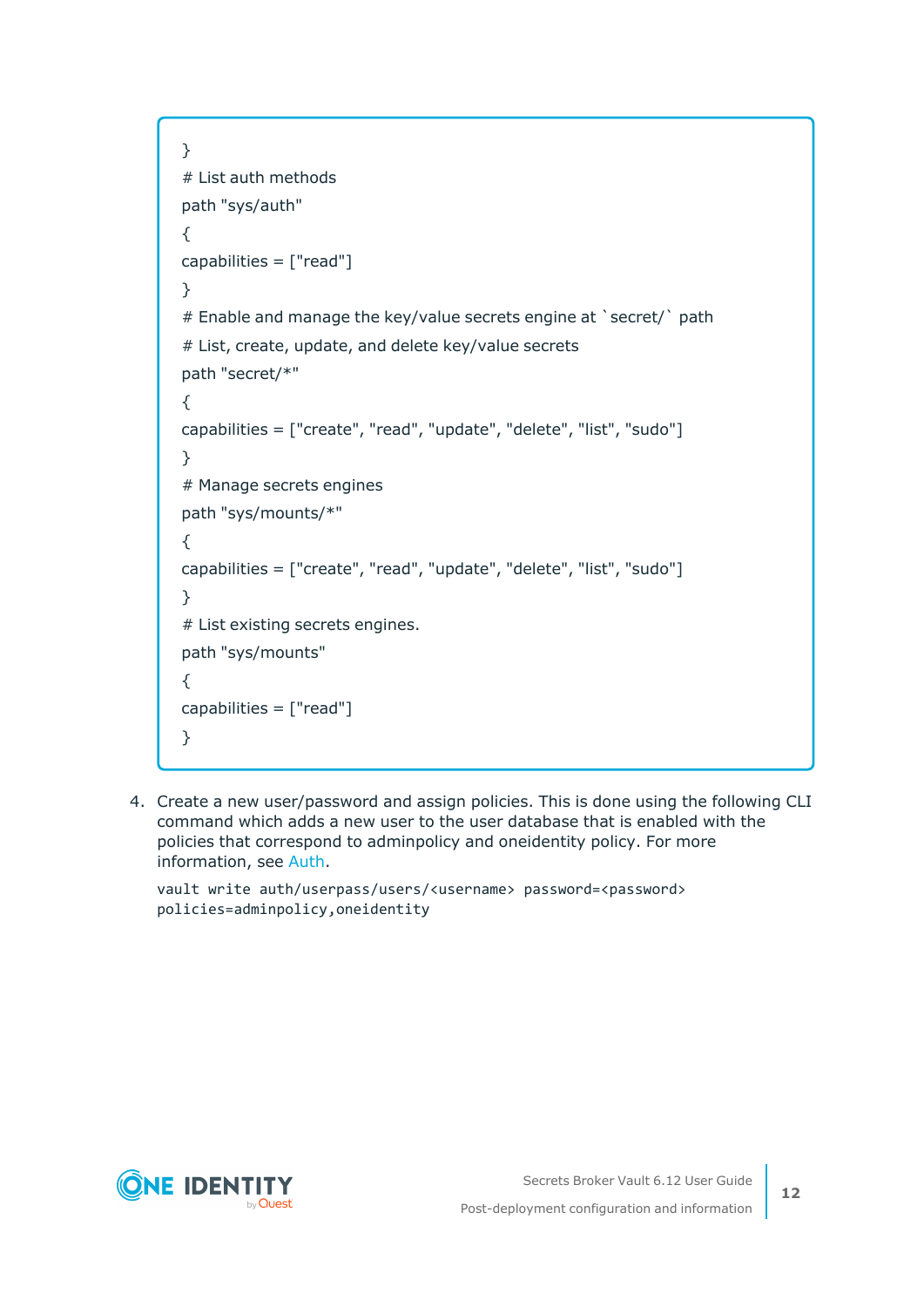## <span id="page-12-0"></span>**Enabling a new secrets engine in the embedded Secrets Broker Vault**

The embedded vault that is deployed by the Secrets Broker Vault Add-on deploys a vault that is completely compatible with the Hashicorp vault CLI. The embedded vault can be configured with additional secrets engines. One of the secrets engines that can be configured is the database engine. For more information about how to configure a database secrets engine or any of the other secrets engines, see Secrets [Engines](https://www.vaultproject.io/docs/secrets#secrets-engines).

1. To enable the database secrets engine, use the following command. For more information, see [PostgreSQL](https://www.vaultproject.io/docs/secrets/databases/postgresql#setup) Database Secrets Engine: Setup.

vault secrets enable database

2. To configure the database secrets engine with the PostgreSQL plugin, use the following command. For more information, see [PostgreSQL](https://www.vaultproject.io/docs/secrets/databases/postgresql#setup) Database Secrets [Engine:](https://www.vaultproject.io/docs/secrets/databases/postgresql#setup) Setup.

vault write database/config/postgresql-database plugin name=postresqldatabase-plugin allowed roles=postgresql-role connection url="postgresql:// {{username}}:{{password}}@localhost:5432" username="postgresqluser" password="userpass"

3. To generate a new credential, use the following command. For more information, see [PostgreSQL](https://www.vaultproject.io/docs/secrets/databases/postgresql#usage) Database Secrets Engine: Usage.

vault read database/creds/postgresql-role

## <span id="page-12-1"></span>**Pulling credentials from the OneIdentity K/V secrets engine**

By default, the Secrets Broker Vault Add-on enables the Key/Value secrets engine in the embedded vault and configures a OneIdentity policy for storing the credentials that are pushed from Safeguard for Privileged Passwords. Accessing the credentials can be done using the Hashicorp vault CLI or the Hashicorp REST API. The credentials can then be used in other parts of a devops environment as needed. For more information, see KV [Secrets](https://www.vaultproject.io/docs/secrets/kv/kv-v2#writing-reading-arbitrary-data) Engine - Version 2: [Writing/Reading](https://www.vaultproject.io/docs/secrets/kv/kv-v2#writing-reading-arbitrary-data) arbitrary data.

1. Get a list of all the accounts whose credentials have been pushed from Safeguard for Privileged Passwords and are available from the embedded vault, use the following command:

vault kv list oneidentity

2. Get the metadata and credential for a specified account, use the following command: vault kv get oneidentity/<account/key name>

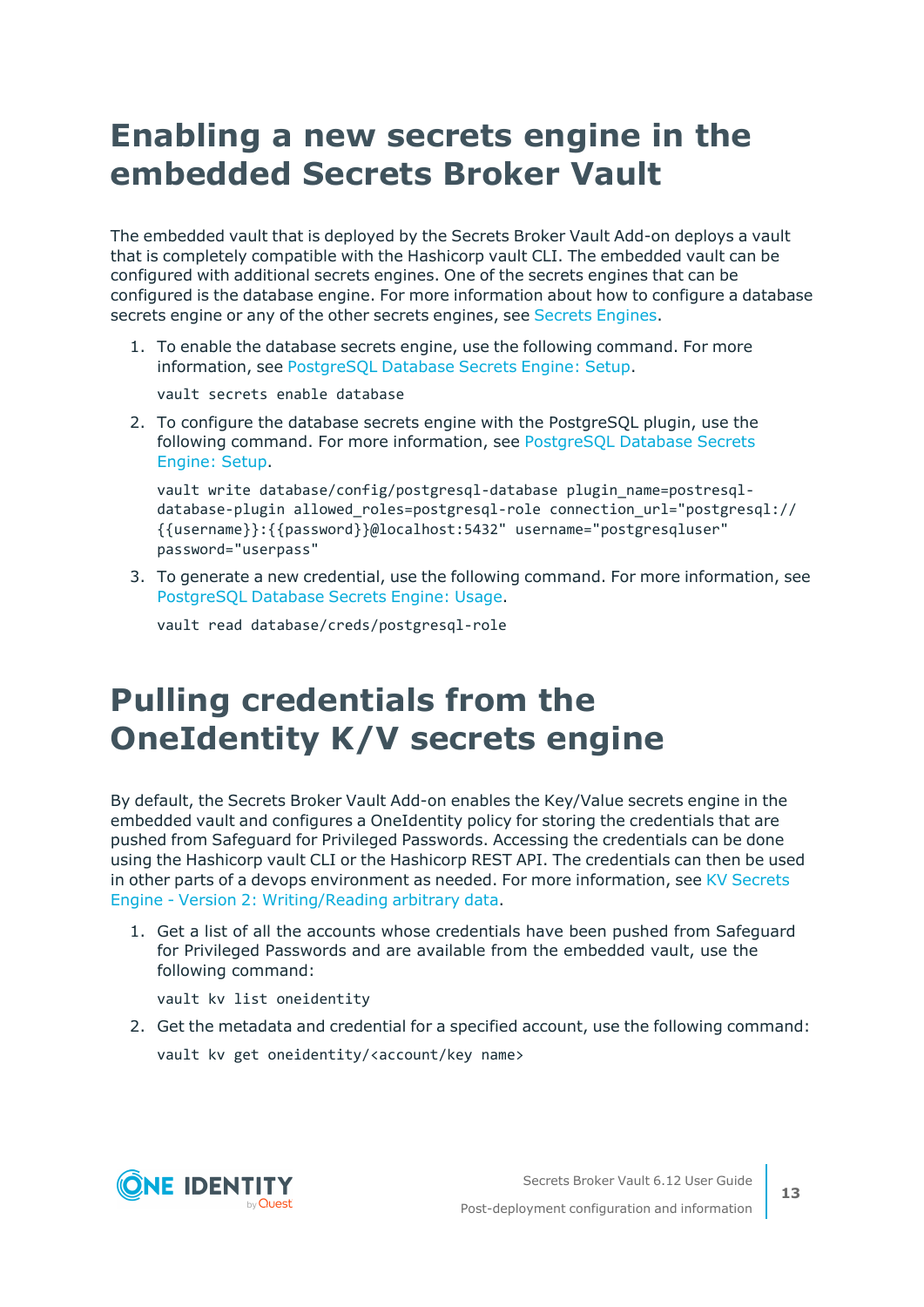# **5**

## <span id="page-13-0"></span>**Removing the Secrets Broker Vault**

### *To remove the Secrets Broker Vault*

- 1. Open the Secrets Broker Vault settings page.
- 2. Click the **Secrets Broker Vault** button in the **Add-ons** section.
- 3. On the **Add-on Settings** dialog, click the **Delete Add-on** button to remove the Secrets Broker Vault.
- 4. On the Delete Add-on dialog, click **Delete Add-on**.

NOTE: Although not required, it is suggested that you leave the **Restart Safeguard Secrets Broker for DevOps Service** option selected. You can also

use the **Restart Secrets Broker** option (accessed using the  $\Omega$  button) to manually perform the restart.